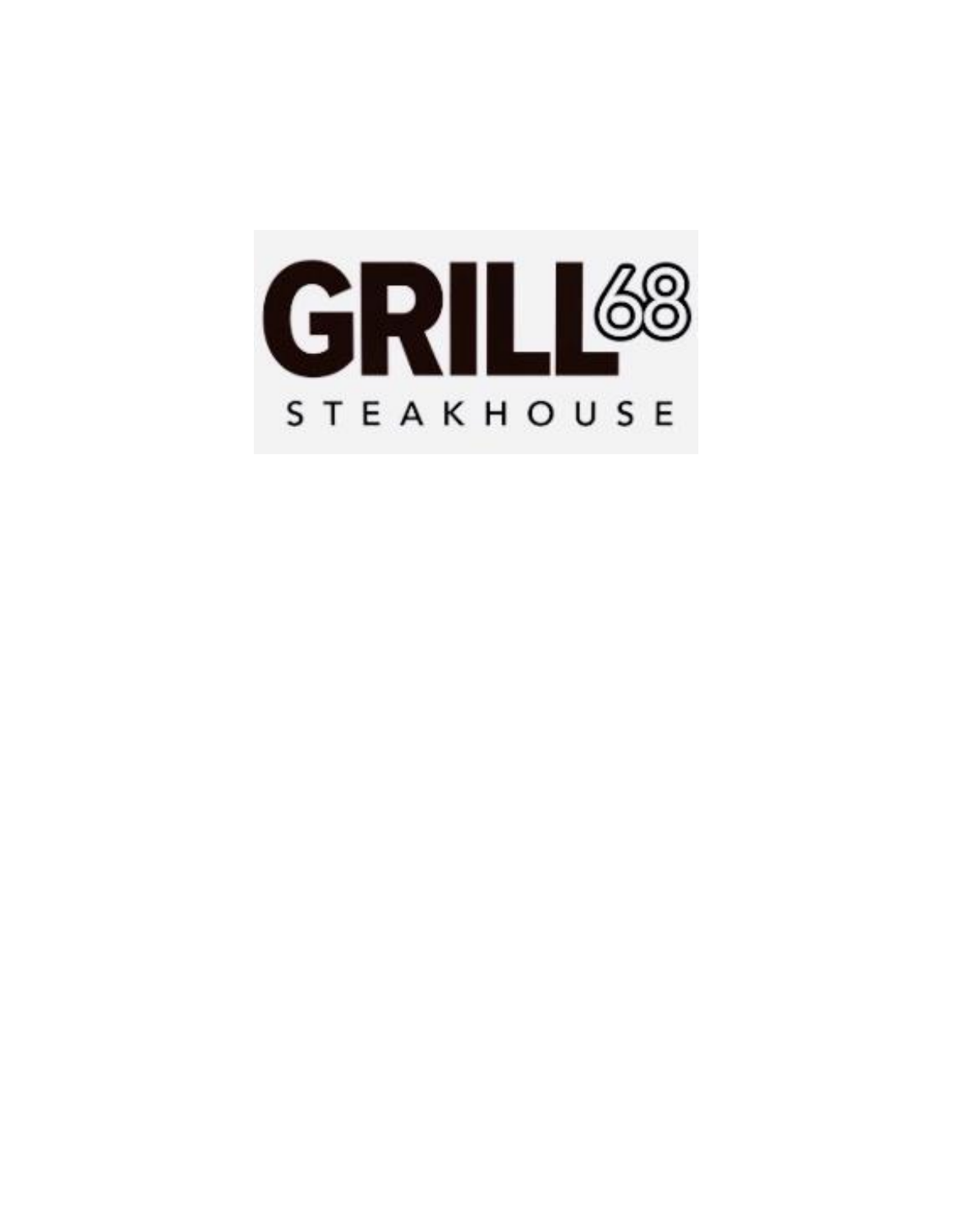

# **Soup & Salad**

**Clam Chowder**

Manila clams, served with house bread – 18

## **Charred Caesar Salad**

Grilled flat bread, romaine, parmesan, cherry tomatoes, with our house caesar dressing – 15

## **Grill68 Burrata Salad**

Burrata cheese, strawberries, cucumber, orange supreme, dressed with a mint chili vinaigrette – 21

### **Polenta Salad**

Burnt honey dressing a top polenta cakes, over fire roasted corn, jalapeno, sweet bell pepper, and mixed greens – 16

### **\*London Grill Salad – New York Cut 7oz**

Romaine, freshly grated parmesan, cherry tomato, served with a mustard vinaigrette – 29

## **\*10oz Flat Iron Strawberry Salad**

Strawberries, Oregon bleu cheese, mixed greens with a balsamic vinaigrette – 28

# **Small Plates**

#### **\*Steak Bites**

Grilled 10oz flat iron steak served with a black pepper bleu cheese sauce – 36 **\*Sea Scallops** 

Pan-seared with a white wine lemon beurre blanc sauce – 32

# **\*Hibachi Steak Skewers \$28**

Thinly Sliced and Skewered Certified Angus Steak, Herb Pesto Marble Potatoes, with Red Onion

# **Fried Beer Battered Mushrooms**

Filled with boursin cheese and dredged in an ale seasoned batter – 16

#### **Cajun Prawns**

Herb pesto, cajun seasoned, served over greens– 15

# **Coconut Prawns**

Fried and breaded in house, served with a sweet chili sauce – 15

# **\*Grilled Steak Flat Bread**

Thinly sliced and grilled flat iron steak, pepperoncini, caramelized onion, with a horseradish aioli – 18

#### **Ox Tail**

Braised with red wine, fresh herbs, a mirepoix, and shallots – 28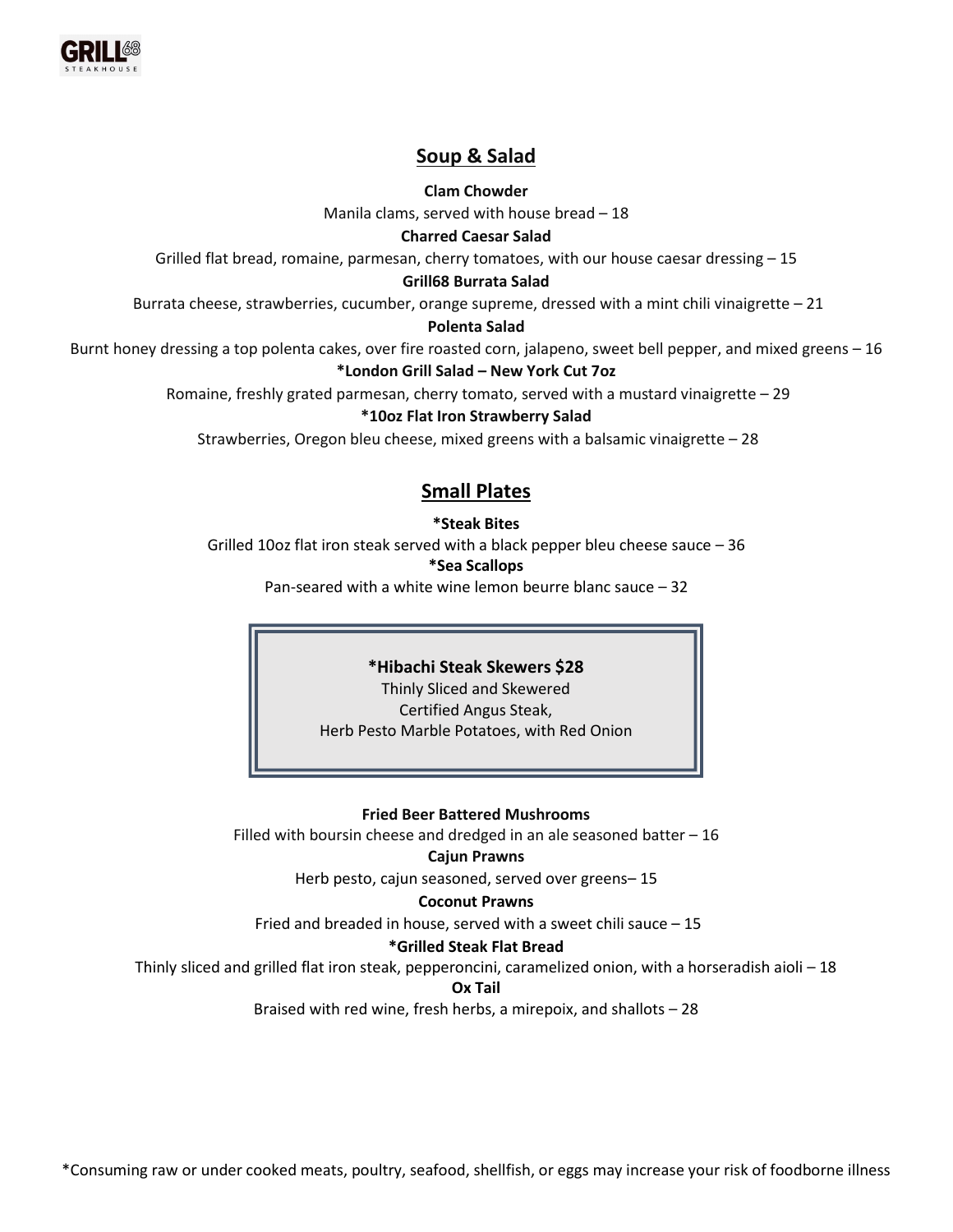

# **Entrée's**

**Flame Grilled ½ Chicken**

Herb-citrus brined, served with mashed potatoes – 29

**\*Wild Salmon**

Sockeye salmon, champagne tomato mignonette, served over sautéed vegetables – 42

# **\*Pan Seared "Frenched" Lamb Chops**

Marinaded in olive oil and fresh herbs, served with mashed potatoes – 48

### **Braised Lamb Shank "Osso Bucco"**

Braised with pan juices poured over our mushroom risotto – 48

### **Bone In Pork Chops**

Charred orange mustard brine, fig balsamic reduction, pineapple relish, over mashed potatoes – 38 **\*Steak "Frites"** 

7oz New York, sliced, a top cajun fried potatoes, served with our horseradish aioli – 42

### **\*10oz Flat Iron**

Balsamic herb glaze, served with herb pesto marbled potatoes – 38

| *From the Grill<br>(Certified Angus Beef)<br>Served A la Carte'                                                                                                                                                                                                                                       |                |
|-------------------------------------------------------------------------------------------------------------------------------------------------------------------------------------------------------------------------------------------------------------------------------------------------------|----------------|
| <b>Filet Mignon</b>                                                                                                                                                                                                                                                                                   | <b>10oz</b> 68 |
| New York                                                                                                                                                                                                                                                                                              | <b>14oz</b> 54 |
| <b>Ribeye</b>                                                                                                                                                                                                                                                                                         | $16oz$ 60      |
| <b>Specials</b><br>$*$ Surf-n-Turf – 86<br>22oz Certified Angus Grilled Ribeye, sliced and<br>served with your choice of cajun or coconut prawns<br>Couples 24oz Porterhouse Steak - 98<br>The KING of steaks, combines the tenderness of the Filet<br>Mignon and meaty flavors of the New York Strip |                |

# **Sides**

**Mushroom Risotto** Small – 8 Shareable – 12 **Creamy Mashed Potatoes** Small – 6 Shareable – 10 **Daily Vegetable** – 10 **Fried Cajun Potatoes** – 10 **Herb Pesto Tossed Marble Potatoes** – 12

\*Consuming raw or under cooked meats, poultry, seafood, shellfish, or eggs may increase your risk of foodborne illness